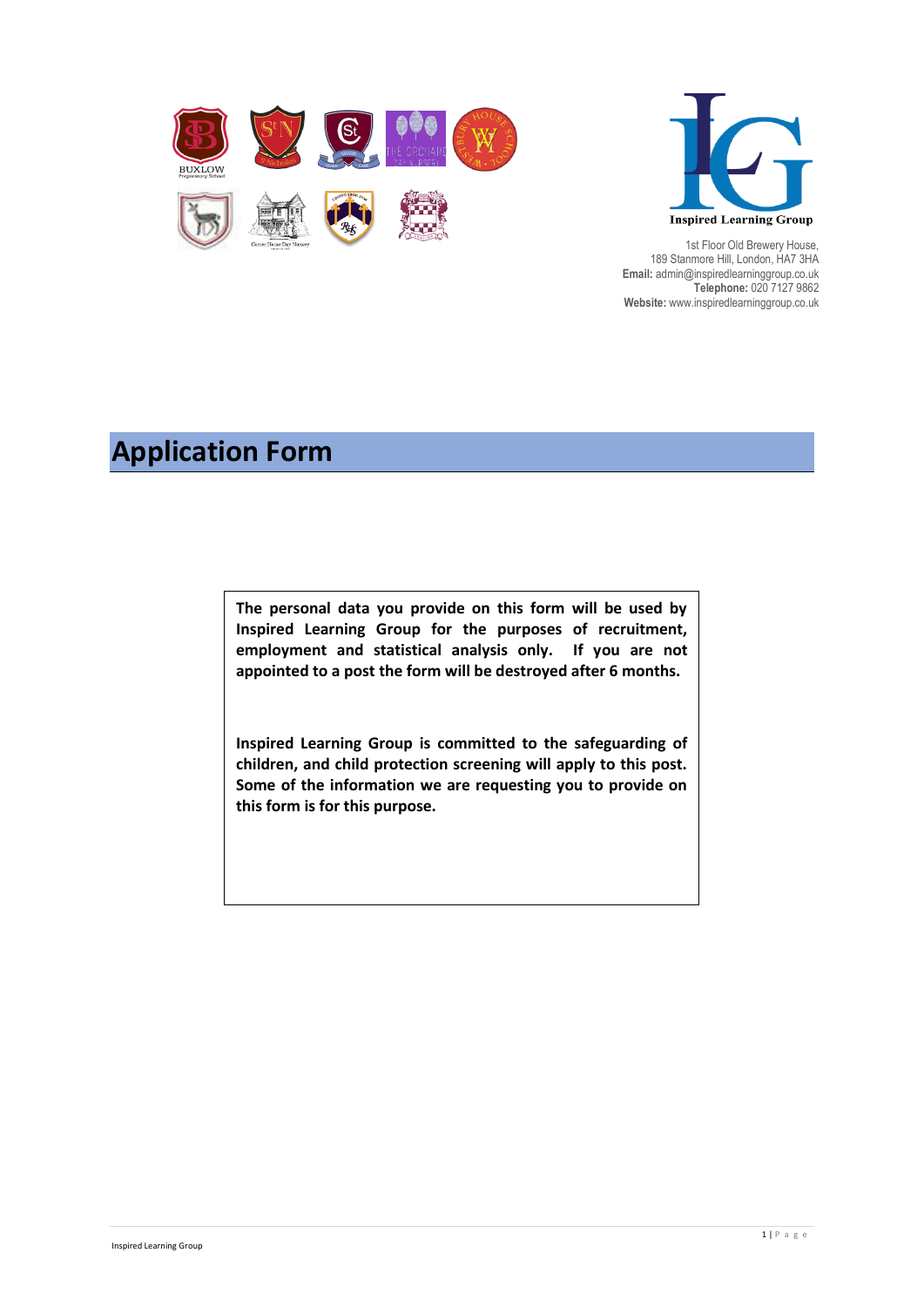| <b>Section 1: Personal details</b>                                                                                                                              |                                                     |                            |     |    |    |  |
|-----------------------------------------------------------------------------------------------------------------------------------------------------------------|-----------------------------------------------------|----------------------------|-----|----|----|--|
| Title:<br>Dr/Mr/Mrs/Miss<br>/Ms                                                                                                                                 | Forenames:                                          | Surname:                   |     |    |    |  |
| Date of birth:                                                                                                                                                  |                                                     | Former name:               |     |    |    |  |
|                                                                                                                                                                 |                                                     | Preferred name:            |     |    |    |  |
|                                                                                                                                                                 | Teacher registration number (if applicable):        | National Insurance number: |     |    |    |  |
| Address:                                                                                                                                                        |                                                     | Telephone number(s):       |     |    |    |  |
|                                                                                                                                                                 |                                                     | Home:                      |     |    |    |  |
|                                                                                                                                                                 |                                                     | Work:                      |     |    |    |  |
|                                                                                                                                                                 |                                                     | Mobile:                    |     |    |    |  |
| Postcode:                                                                                                                                                       |                                                     | Email address:             |     |    |    |  |
| Previous Addresses (if resident at current<br>address for less than five years):                                                                                |                                                     |                            |     |    |    |  |
| Postcode:                                                                                                                                                       |                                                     |                            |     |    |    |  |
|                                                                                                                                                                 | Are you eligible for employment in the UK?          |                            | Yes |    | No |  |
| Please provide details:                                                                                                                                         |                                                     |                            |     |    |    |  |
|                                                                                                                                                                 | Do you have Qualified Teacher status?               |                            | Yes |    | No |  |
| If "Yes" please provide Teacher Reference No.                                                                                                                   |                                                     |                            |     |    |    |  |
| Are you registered with the GTC?                                                                                                                                |                                                     |                            | Yes |    | No |  |
|                                                                                                                                                                 | Have you read the School's child protection policy? |                            | Yes |    | No |  |
| In terms of the selection process, do we need to<br>accommodate any adjustments for you if short listed? If yes,<br>please provide details on a separate sheet. |                                                     | Yes                        |     | No |    |  |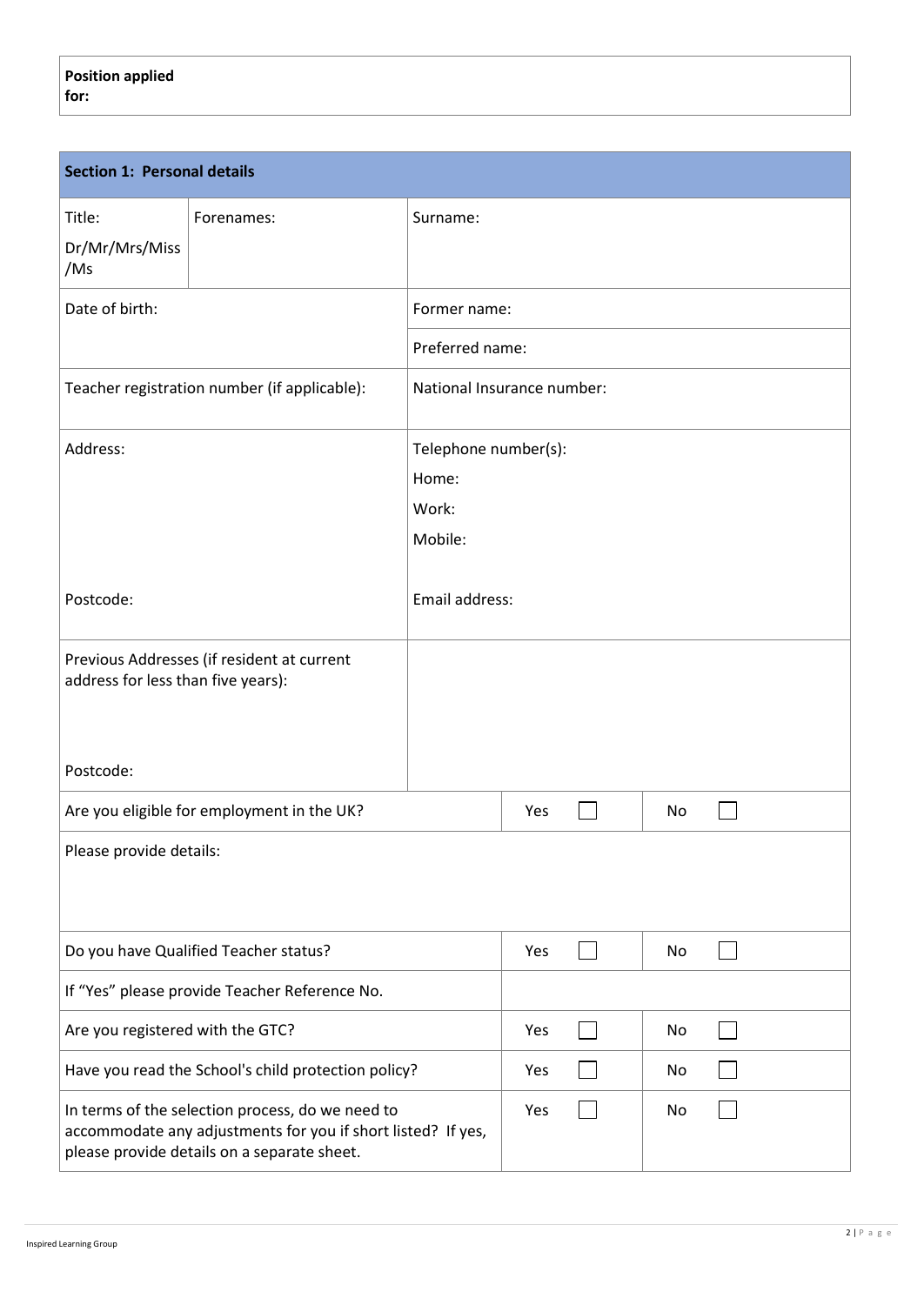|                                                                                                                                                          | <b>Section 1: Personal details</b>          |                |           |               |                           |               |  |
|----------------------------------------------------------------------------------------------------------------------------------------------------------|---------------------------------------------|----------------|-----------|---------------|---------------------------|---------------|--|
| If you do not have a valid photo ID (passport or driving license),<br>then please paste a <b>Passport Size Photo</b> on the space provided $\rightarrow$ |                                             |                | 35mm      | At least 29mm | No more than 34mm<br>45mm |               |  |
|                                                                                                                                                          | Section 2: What Hours Are You Applying For? |                |           |               |                           |               |  |
| $\mathord{\mathord{\mathbb F}}$ ull Time Work                                                                                                            |                                             |                |           |               |                           |               |  |
| $\ $ Part Time Work                                                                                                                                      |                                             |                |           |               |                           |               |  |
| Part Time Work                                                                                                                                           |                                             | Minimum of     | hours or  | days          |                           |               |  |
| Part Time Work                                                                                                                                           |                                             | Maximum of     | hours or  | days          |                           |               |  |
|                                                                                                                                                          | What hours are you available to work?       |                |           |               |                           |               |  |
|                                                                                                                                                          | <b>MONDAY</b>                               | <b>TUESDAY</b> | WEDNESDAY |               | <b>THURSDAY</b>           | <b>FRIDAY</b> |  |

Afternoon How did you hear about this vacancy?

In order to comply with the Asylum and Immigration Act (1996), please state whether or not you have been a permanent UK resident for the last three years.

YES ( ) NO ( )

Morning

(if no, please give date of entry into UK) …………………………………….

Do you require a Work Permit?

#### **Section 3: Working Overseas**

YES ( ) NO ( ) NO ( ) NO ( ) NO ( ) NO ( ) NO ( ) NO ( ) NO ( ) NO ( ) NO ( ) NO ( ) NO ( ) NO ( ) NO ( ) NO (

| Have you ever worked overseas? Yes / No |  |  |
|-----------------------------------------|--|--|
|                                         |  |  |

| If Yes state your: | Reasons for Migrating? |
|--------------------|------------------------|
| Start Date:        |                        |
|                    |                        |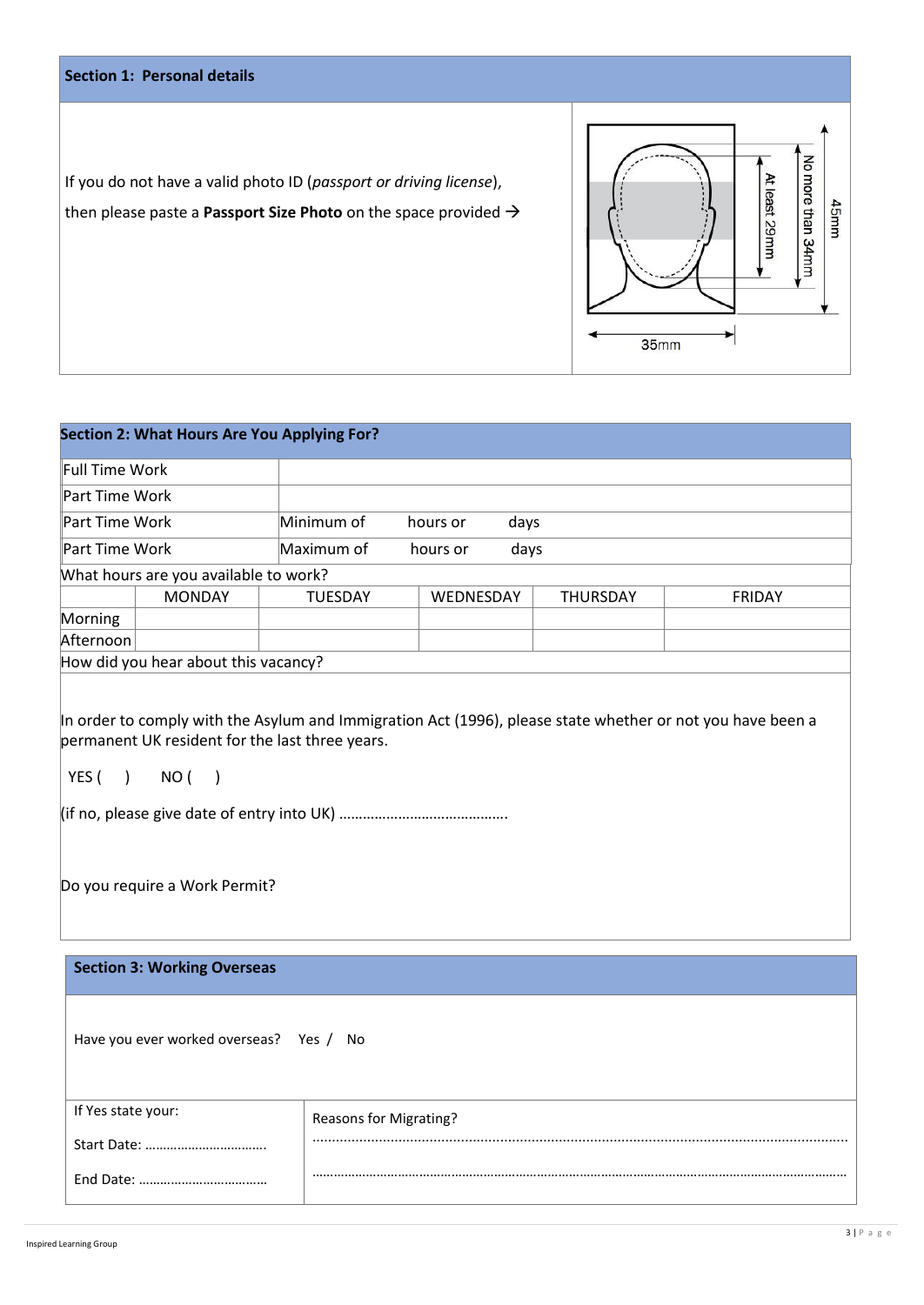| <b>Section 4: Education</b><br>Please start with most recent                                               |                        |         |        |                     |               |
|------------------------------------------------------------------------------------------------------------|------------------------|---------|--------|---------------------|---------------|
| Name of<br>school/college/university                                                                       | Dates of<br>attendance |         |        | <b>Examinations</b> |               |
|                                                                                                            |                        | Subject | Result | Date                | Awarding body |
|                                                                                                            | From:                  |         |        |                     |               |
|                                                                                                            | dd / mm / yy           |         |        |                     |               |
|                                                                                                            |                        |         |        |                     |               |
|                                                                                                            | To:                    |         |        |                     |               |
|                                                                                                            | dd / mm / yy           |         |        |                     |               |
|                                                                                                            |                        |         |        |                     |               |
|                                                                                                            | From:                  |         |        |                     |               |
|                                                                                                            | dd / mm / yy           |         |        |                     |               |
|                                                                                                            |                        |         |        |                     |               |
|                                                                                                            | To:                    |         |        |                     |               |
|                                                                                                            | dd / mm / yy           |         |        |                     |               |
|                                                                                                            |                        |         |        |                     |               |
|                                                                                                            | From:                  |         |        |                     |               |
|                                                                                                            | dd / mm / yy           |         |        |                     |               |
|                                                                                                            |                        |         |        |                     |               |
|                                                                                                            | To:                    |         |        |                     |               |
|                                                                                                            | dd / mm / yy           |         |        |                     |               |
|                                                                                                            |                        |         |        |                     |               |
| Please be aware that you will be required to bring your original certificates to interview - all offers of |                        |         |        |                     |               |

employment will be subject to proof of these. Photocopies will not be accepted. If you wish to add any comments regarding your certificates or education please do so here.

# **Section 5: Membership of any Professional Institutions**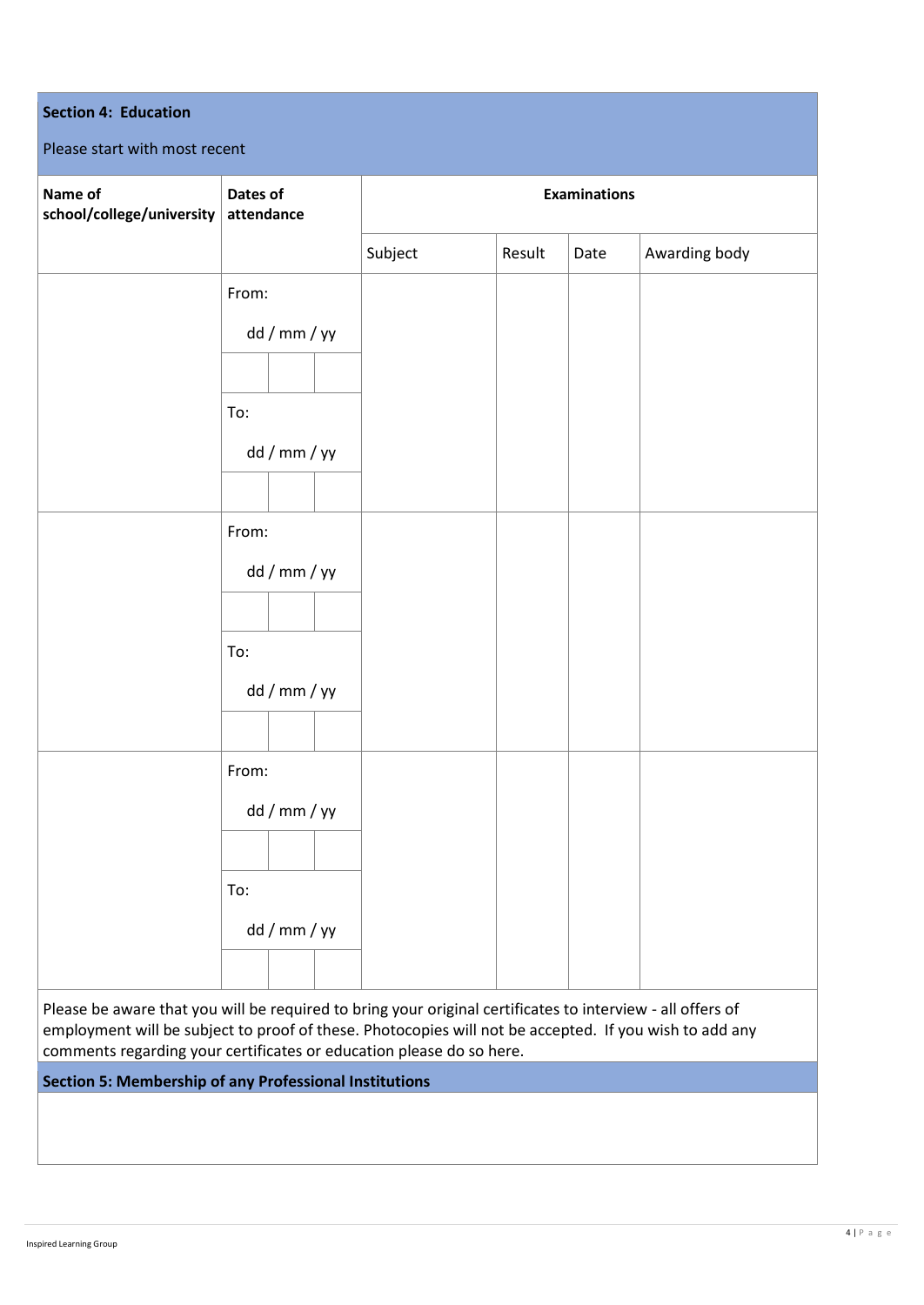## **Section 6: Other vocational qualifications, skills or training**

Please provide details of any vocational qualifications or skills that you possess or training that you have received which you consider to be relevant to the role for which you have applied.

| <b>Section 7: Employment</b>                                               |  |  |                                     |    |  |
|----------------------------------------------------------------------------|--|--|-------------------------------------|----|--|
| Current / most recent<br>employer:                                         |  |  |                                     |    |  |
| Current / most recent employer's address:                                  |  |  |                                     |    |  |
|                                                                            |  |  |                                     |    |  |
| Current / most recent job<br>title:                                        |  |  |                                     |    |  |
| Date started:<br>Date employment ended<br>(if applicable):                 |  |  | Current salary / salary on leaving: |    |  |
| Do you / did you receive any employee benefits?                            |  |  | Yes                                 | No |  |
| If so, please provide details of these:                                    |  |  |                                     |    |  |
| Brief description of responsibilities:                                     |  |  |                                     |    |  |
| Reason for seeking other employment:                                       |  |  |                                     |    |  |
| Please state when you would be available to take up employment if offered: |  |  |                                     |    |  |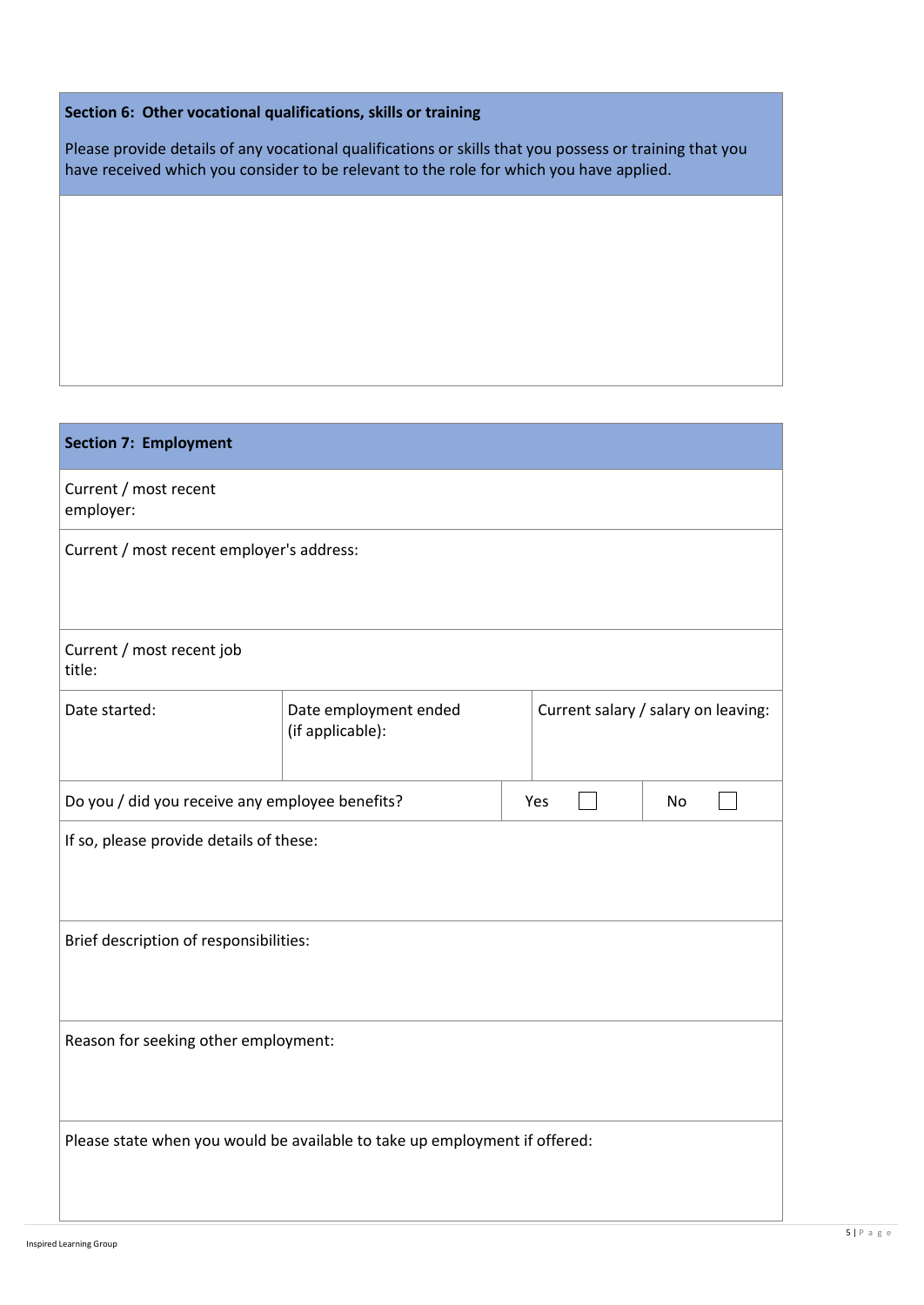| Section 8: Previous employment and / or activities since leaving secondary education |  |  |
|--------------------------------------------------------------------------------------|--|--|
|--------------------------------------------------------------------------------------|--|--|

# **(most recent first - please account for all gaps in employment)**

Please continue on a separate sheet if necessary

| <b>Dates</b> | Name and address of<br>employer | Position held and / or duties | <b>Reason for leaving</b> |
|--------------|---------------------------------|-------------------------------|---------------------------|
| From:        |                                 |                               |                           |
| dd / mm / yy |                                 |                               |                           |
|              |                                 |                               |                           |
| To:          |                                 |                               |                           |
| dd / mm / yy |                                 |                               |                           |
|              |                                 |                               |                           |
| From:        |                                 |                               |                           |
| dd / mm / yy |                                 |                               |                           |
|              |                                 |                               |                           |
| To:          |                                 |                               |                           |
| dd / mm / yy |                                 |                               |                           |
|              |                                 |                               |                           |
| From:        |                                 |                               |                           |
| dd / mm / yy |                                 |                               |                           |
|              |                                 |                               |                           |
| To:          |                                 |                               |                           |
| dd / mm / yy |                                 |                               |                           |
|              |                                 |                               |                           |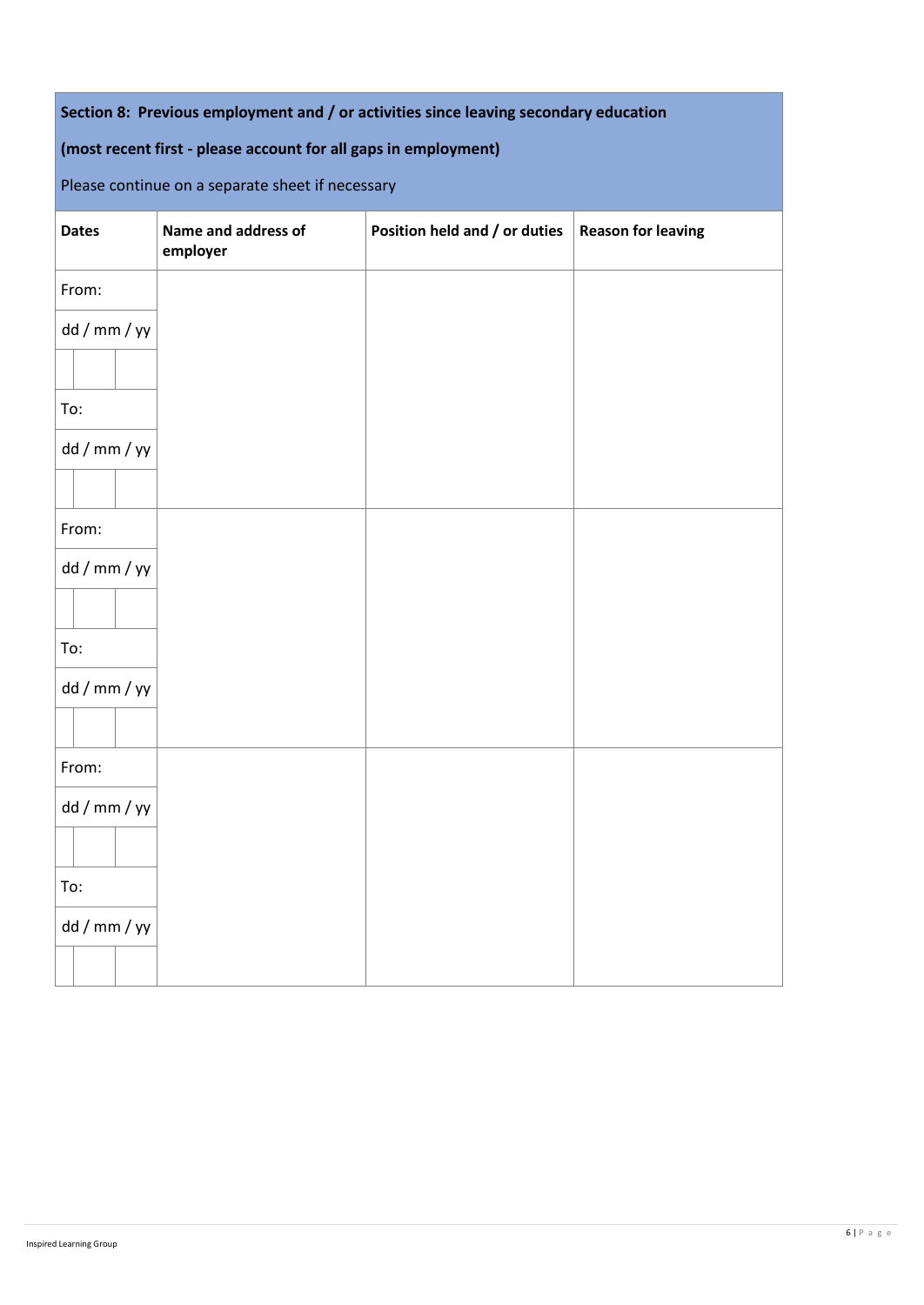#### **Section 9: Gaps in your employment**

If there are any gaps in your employment history, eg looking after children, sabbatical year, please give details and dates.

### **Section 10: Additional Information**

Do you know any existing employees or governors at the school? YES/NO

If so, how you know them?

Do you have a current clean driving licence: YES/NO

What is your nearest Mainline/Tube Station?

Are you interested in studying or training for a higher qualification?

How long would it take you to travel to the School?

Anything you wish to tell us about your personal and family circumstances, including any special needs:

#### **Section 11: Interests**

Please give details of your interests, hobbies or skills - in particular any which could be of benefit to the School for the purposes of enriching its extra curricular activity.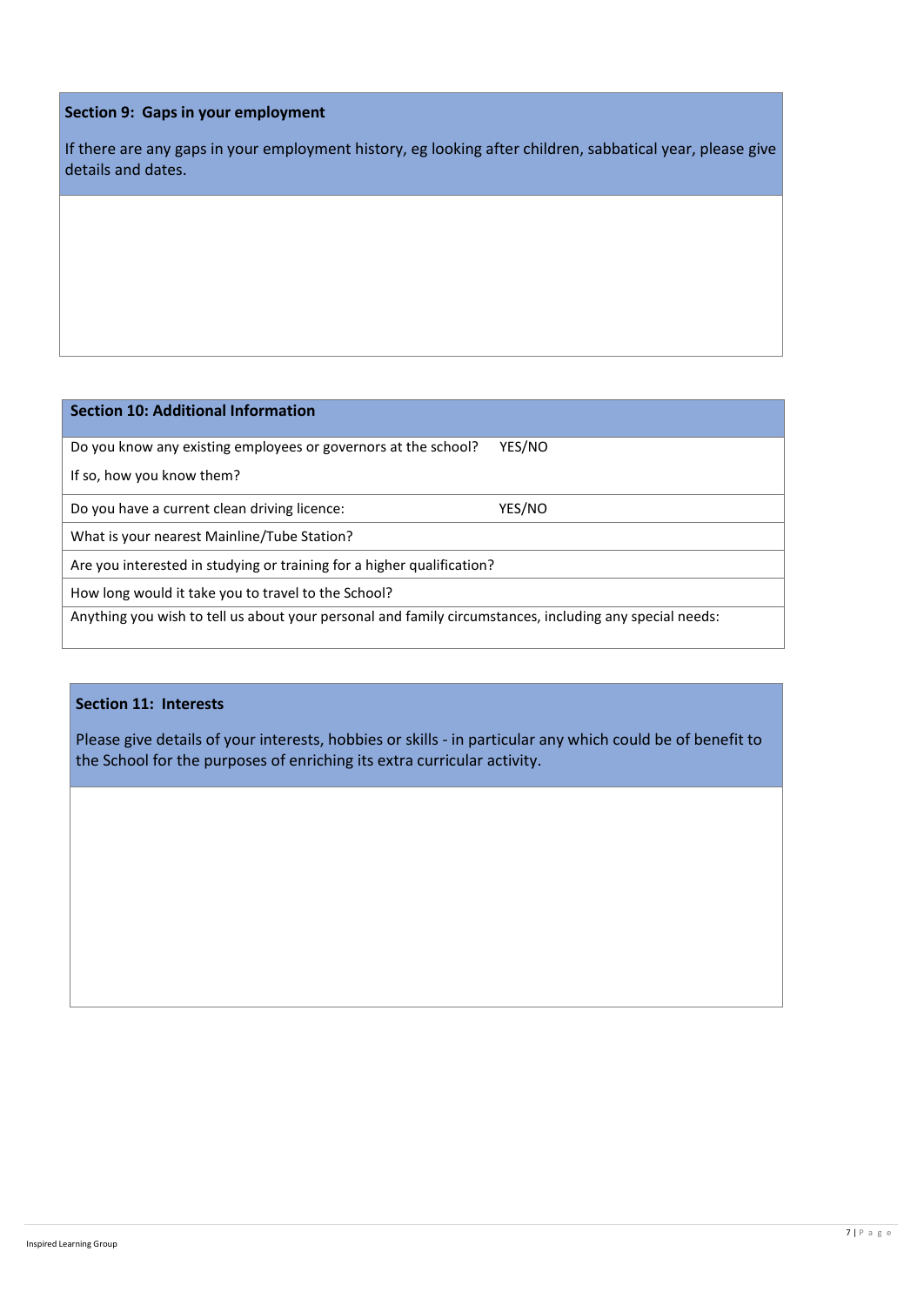### **Section 12: Suitability**

Please give your reasons for applying for this post and say why you believe you are suitable for the position. Study the job description and person specification and describe any experience and skills you have gained in other jobs or similar environments which demonstrate your ability and aptitude to undertake the duties of the post. Continue on a separate sheet if necessary.

| Section 13: Sanctions, restrictions and prohibitions                                                                                                                                                                                                                                 |            |  |     |
|--------------------------------------------------------------------------------------------------------------------------------------------------------------------------------------------------------------------------------------------------------------------------------------|------------|--|-----|
| Have you ever been referred to, or are you the subject of a<br>sanction, restriction or prohibition issued by, the National<br>College for Teaching and Leadership (NCTL), any equivalent<br>body in the UK or a regulator of the teaching profession in<br>any other country?       | <b>Yes</b> |  | No. |
| Have you ever been referred to the Department for<br>Education, or are you the subject of a direction under<br>section 128 of the Education and Skills Act 2008 which<br>prohibits, disqualifies or restricts you from being involved in<br>the management of an independent school? | <b>Yes</b> |  | No. |
| Have you ever been the subject of a direction under section<br>142 of the Education Act 2002?                                                                                                                                                                                        | Yes.       |  | No  |
| If answering "Yes" to any of the questions in Section 2 please provide details on a separate sheet and send<br>this in a sealed envelope marked "confidential" with your application form.                                                                                           |            |  |     |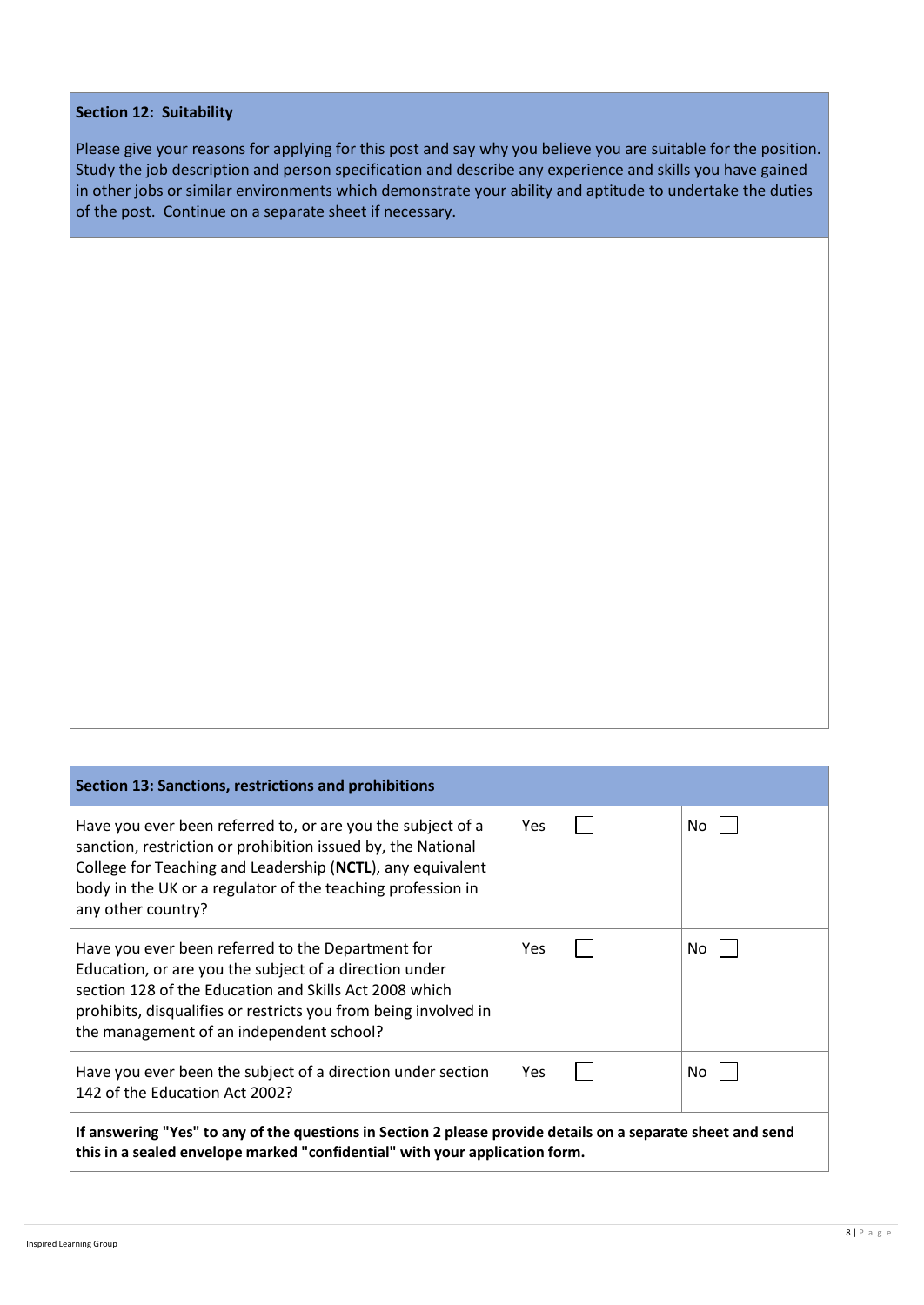#### **Section 14: Criminal record**

The School applies for an Enhanced Disclosure from the Disclosure and Barring Service, including a Children's Barred List check, for all positions at the School which amount to regulated activity. It is unlawful for the School to employ anyone who is barred from working with children. It is a criminal offence for any person who is barred from working with children to attempt to apply for a position at the School. If you are successful in your application you will be required to complete a DBS Disclosure Application Form. Employment with the School is conditional upon the School being satisfied with the result of the Enhanced DBS Disclosure. Any information disclosed will be handled in accordance with any guidance and / or code of practice published by the DBS.

The School is exempt from the Rehabilitation of Offenders Act 1974 and therefore all convictions, cautions, reprimands and final warnings (including those which would normally be considered "spent" under the Act) must be declared. **You are not required to disclose a caution or conviction for an offence committed in the United Kingdom if it has been filtered in accordance with the DBS filtering rules (se[e 0](#page-12-0) to this form.** If you have a criminal record this will not automatically debar you from employment. Instead, each case will be assessed fairly by reference to the School's objective assessment procedure set out in the School's recruitment, selection and disclosure policy and procedure.

It is a condition of your application that you answer the questions below. **Before doing so please read [0.](#page-12-0)**

| Have you been cautioned, subject to a court order, bound<br>over, received a reprimand or warning or been found guilty<br>of committing any criminal offence whether in the United<br>Kingdom or in another country? You are not required to<br>disclose a caution or conviction for an offence committed<br>in the United Kingdom which is subject to the DBS filtering<br>rules (see 0). | Yes | No  |  |
|--------------------------------------------------------------------------------------------------------------------------------------------------------------------------------------------------------------------------------------------------------------------------------------------------------------------------------------------------------------------------------------------|-----|-----|--|
| Is there any relevant court action pending against you?                                                                                                                                                                                                                                                                                                                                    | Yes | No. |  |
|                                                                                                                                                                                                                                                                                                                                                                                            |     |     |  |

If answering "YES" to any of the above, please provide details on a separate sheet and send this in a sealed envelope marked "confidential" with your application form.

The position for which you are applying is covered by the Rehabilitation of Offenders Act 1974 (Exceptions) Order 1975 and 1986. This means that you are required by law to disclose all spent and unspent criminal convictions. You should also include any cautions or pending actions, or if you were bound over. Where no convictions have been recorded against you, write **NONE** across the boxes

| <b>OFFENCE</b>                                                                                                               | DATE OF CONVICTION | <b>SENTENCE</b> |  |  |
|------------------------------------------------------------------------------------------------------------------------------|--------------------|-----------------|--|--|
|                                                                                                                              |                    |                 |  |  |
|                                                                                                                              |                    |                 |  |  |
|                                                                                                                              |                    |                 |  |  |
|                                                                                                                              |                    |                 |  |  |
|                                                                                                                              |                    |                 |  |  |
|                                                                                                                              |                    |                 |  |  |
| If you are convicted later during the application process, you must inform ILG. I certify that, to the best of my knowledge, |                    |                 |  |  |

the information that I have entered is factually correct and I understand that any false information may result in my application being removed from the recruitment process or in the event of employment, result in disciplinary action which could include dismissal.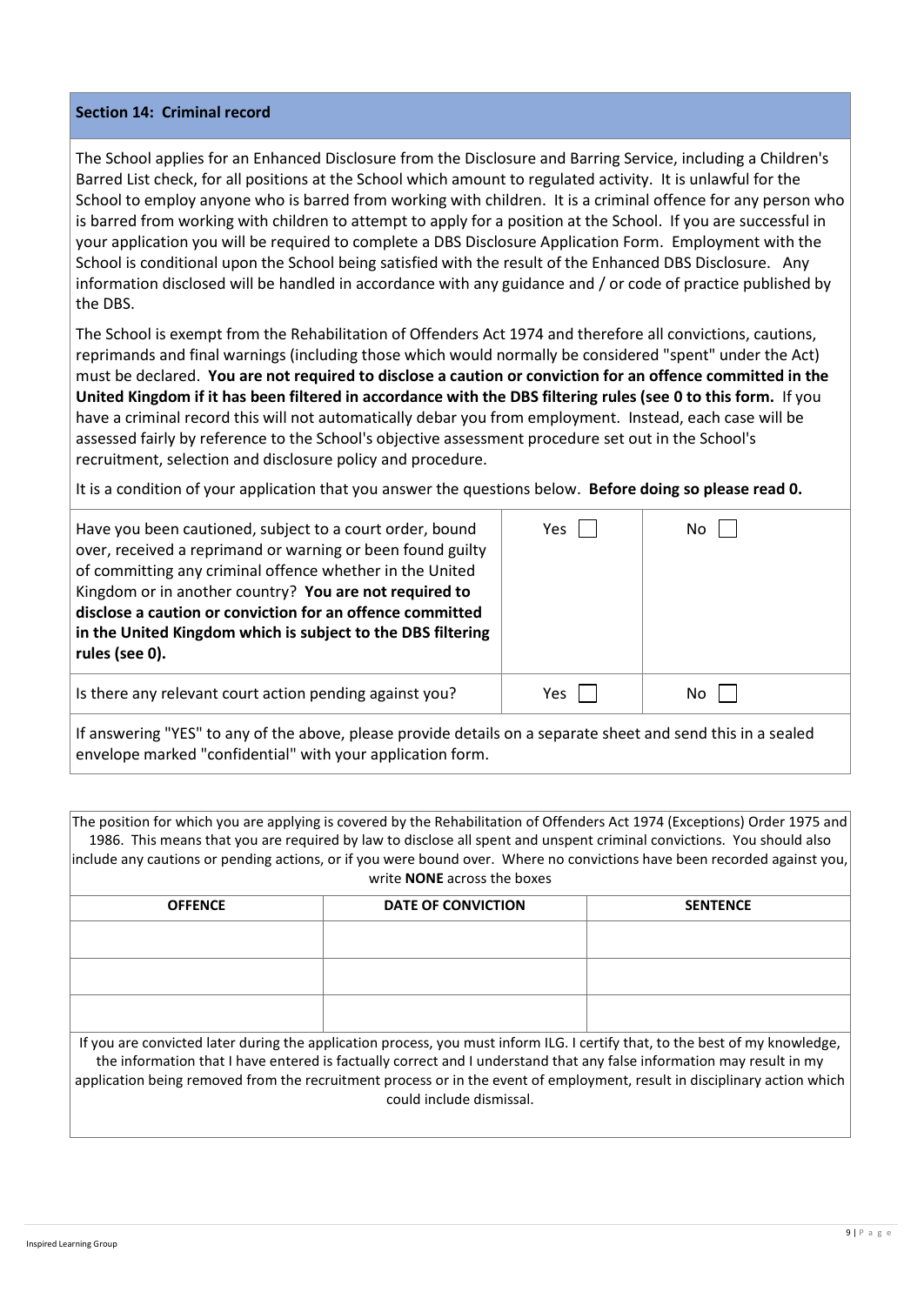#### **Section 15: References**

Please supply the names and contact details of two people who we may contact for references. One of these must be your current or most recent employer, or if you have not been employed, your school head teacher or college tutor. If your current / most recent employment does / did not involve work with children, then your second referee should be from your employer with whom you most recently worked with children. Neither referee should be a relative or someone known to you solely as a friend. The School intends to take up references on all shortlisted candidates before interview. The School reserves the right to take up references from any previous employer.

If the School receives a factual reference i.e. one which contains only limited information about you, additional references may be sought.

If you have previously worked overseas the School may take up references from your overseas employers.

The School may also telephone your referees in order to verify the reference they have provided.

| Referee 1                          | <b>Referee 2</b>                   |
|------------------------------------|------------------------------------|
| Name:                              | Name:                              |
| Organisation:                      | Organisation:                      |
| Address:                           | Address:                           |
|                                    |                                    |
| Telephone number:                  | Telephone number:                  |
| Occupation:                        | Occupation:                        |
| Email address:                     | Email address:                     |
| May we contact prior to Interview? | May we contact prior to interview? |
| Yes<br>No                          | Yes<br>No                          |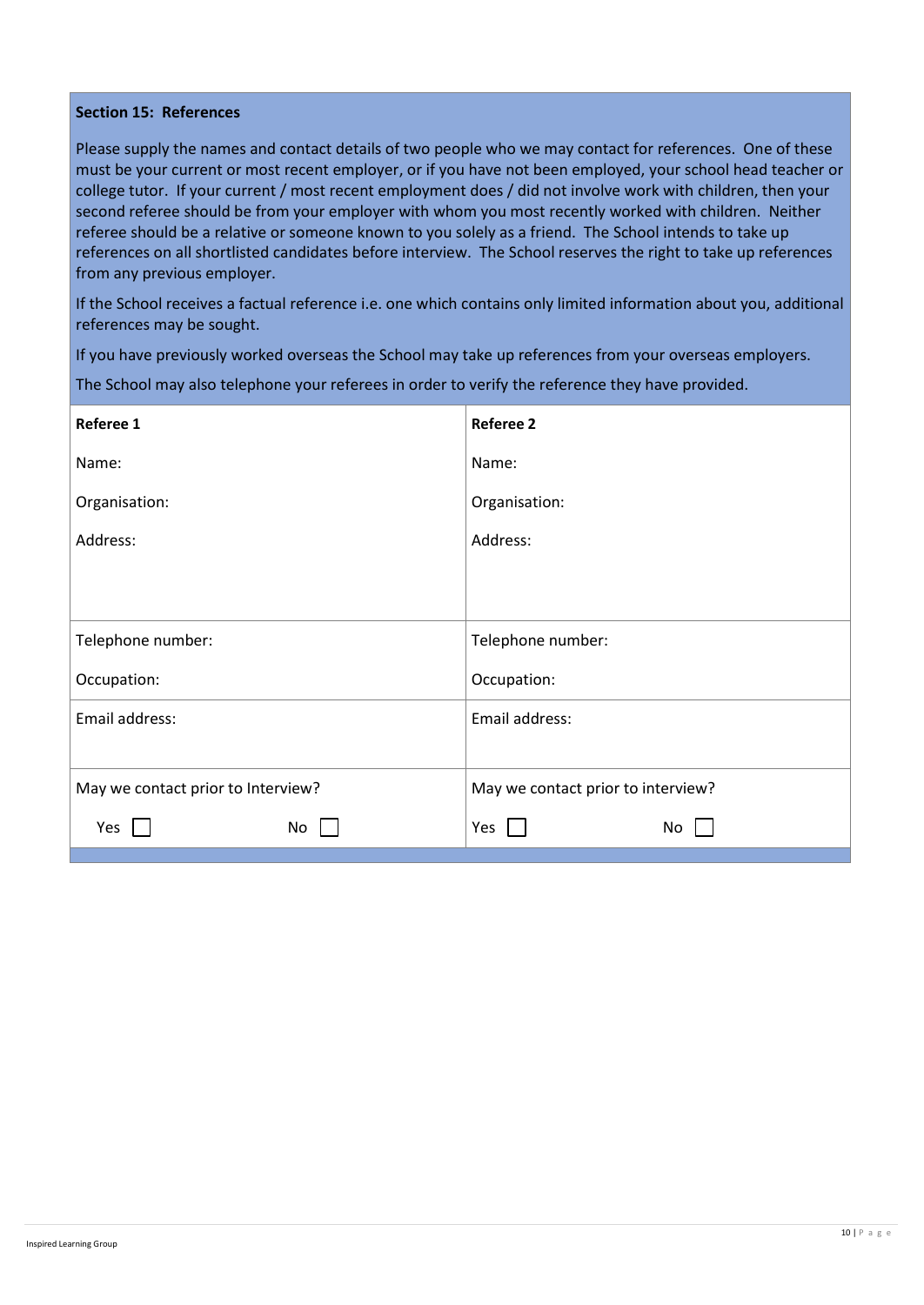#### **Section 16: Recruitment**

It is the School's policy to employ the best qualified personnel and to provide equal opportunity for the advancement of employees including promotion and training and not to discriminate against any person because of their race, colour, national or ethnic origin, sex, sexual orientation, marital or civil partnership status, religion or religious belief, disability or age. All new appointments are subject to a probationary period.

The School is committed to safeguarding and promoting the welfare of children and young people and expects all staff and volunteers to share this commitment.

A copy of the School's recruitment policy and child protection policy is enclosed with this application form / is available for download from the School's website. Please take the time to read them.

If your application is successful, the School will retain the information provided in this form (together with any attachments) on your personnel file. If your application is unsuccessful, all documentation relating to your application will normally be confidentially destroyed after six months.

#### **How we use your information**

We will use the information which you have provided on this form, and which we collect from other sources (such as from references and from the Disclosure and Barring Service) for the following purposes: to assess your suitability for the role for which you have applied, to assess your suitability to work with children and to enable us to comply with our legal obligations (including safeguarding and promoting the welfare of children and young people).

Further information on how the School uses personal data is set out in the School's Privacy Notice, which can be found here [link].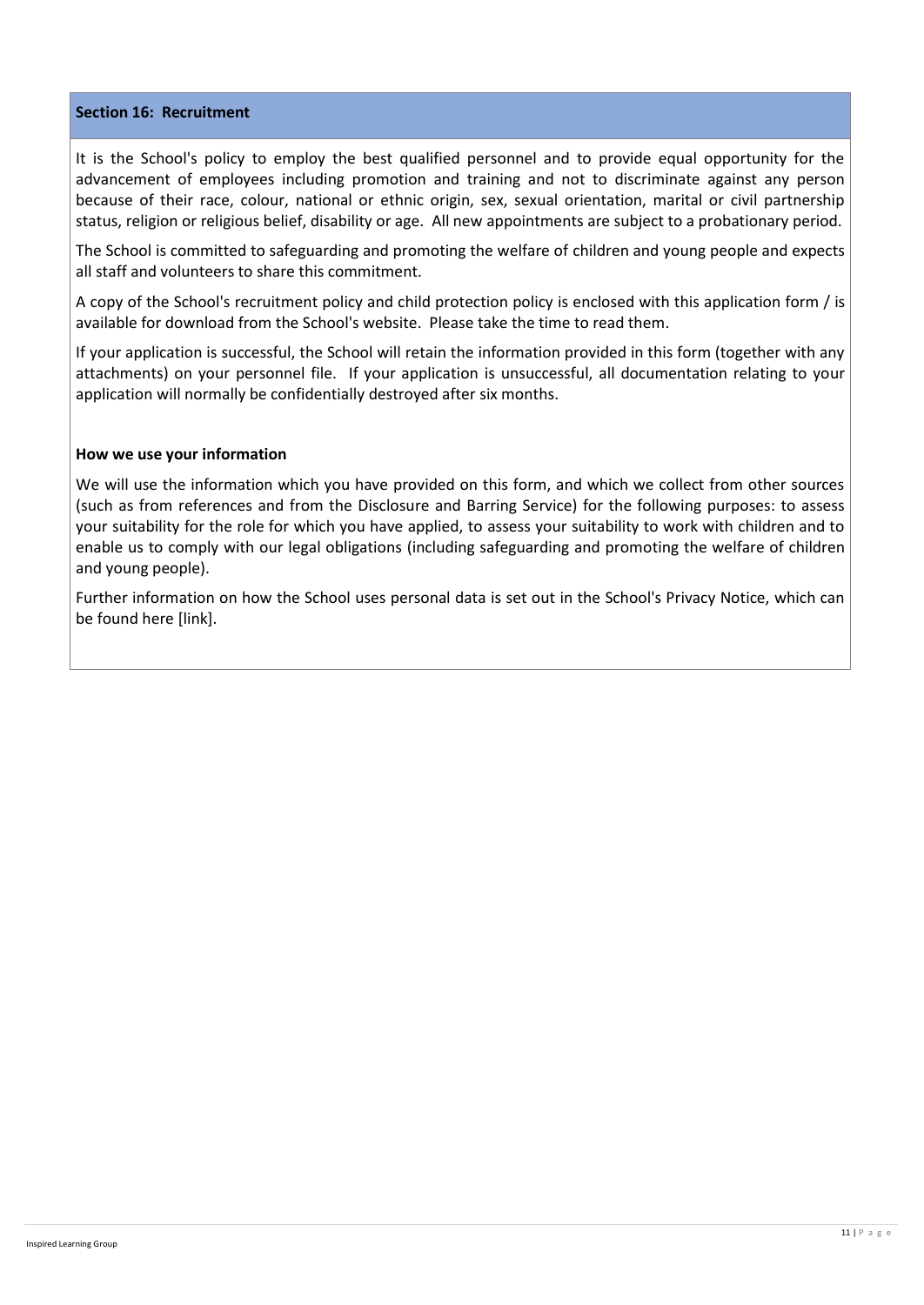#### **Section 17: Declaration**

Date:

#### **FAILURE TO COMPLETE THIS DECLARATION WILL RESULT IN YOUR APPLICATION BEING WITHDRAWN**

The information that you provide on this form and that obtained from relevant sources will be used in the administration of your employment. The personal information that you give us will be used in a confidential manner to help monitoring the recruitment process. We may also use the information if there is a complaint or legal challenge relevant to this recruitment process. We will check the information collected with third parties or with other information held by us. We may also pass information to third parties to prevent or detect crime, to protect public funds or in any other way permitted by law, including as part of the DBS process. By signing this application form you declare to understand that the information provided will be retained in a secure and confidential manner and agree to the processing of sensitive personal data (as detailed above) in accordance with the Data Protection Act 1998. You consent to the School making direct contact with the people specified as my referees to verify the reference.

As part of signing this declaration, you also agree to ILG checking your suitability to work with children. You also agree to provide the relevant documents to apply for an Enhanced Disclosure Check. I declare that all information provided on this application is true and correct and that I am not banned or disqualified from working with children nor subject to any sanctions or conditions on my employment. I understand that to knowingly give false information, or to omit any relevant information, will result in my application being withdrawn from the recruitment process; or could result in the withdrawal of any offer of appointment; or if in employment may result in disciplinary action, including dismissal and possible criminal prosecution.

| Name:      |                                  |
|------------|----------------------------------|
| Signature: | Please sign once form is printed |

#### **DISCRIMINATION**

ILG is committed to eliminating prejudice, discrimination and harassment against any employee, individual or group on the grounds of age, class, religion or belief, gender, disability, race (ethnic or national origin), sexual orientation, HIV status, or employment status, e.g. part-time workers. Timedance Limited is also committed to the active promotion of equal opportunities in its employment practices in the work it undertakes and in the provision of all its services. The following will be used soley for monitoring our diversity information and recruitment activity. It will be treated as confidential under the terms of the Data Protection Act 1998 and will not be used to assess suitability for the job or in the selection decision.

| <b>GENDER:</b><br>Male | паю | <b>ITE OF BIRTH:</b><br>DAIL |  |
|------------------------|-----|------------------------------|--|
|------------------------|-----|------------------------------|--|

**ETHNIC MONITORING** - ethnic origin is not the same as nationality; place of birth or citizenship, but about your broad ethnic group. (Please note these categories are provided and recommended by the office for national statistics as supported by Code of Practice on Racial Equality in Employment.)

| Please state your ethnic group:   |  |  |  |
|-----------------------------------|--|--|--|
| <b>White British</b>              |  |  |  |
| Mixed - White and Black Caribbean |  |  |  |
| Asian or Asian British            |  |  |  |
| <b>Black or Black British</b>     |  |  |  |
| Other Ethnic Group, please state  |  |  |  |
| <b>NATIONALITY</b>                |  |  |  |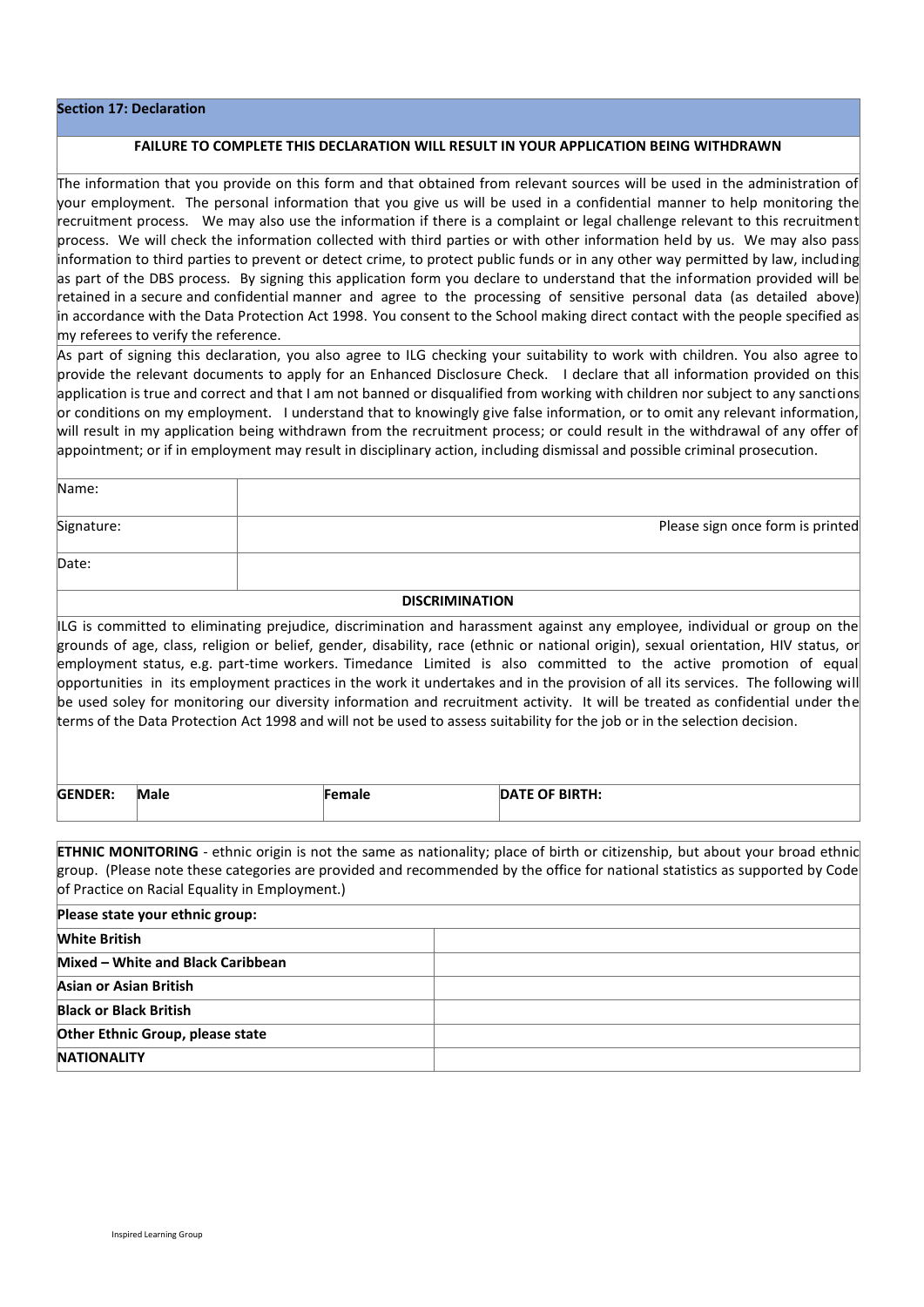# <span id="page-12-0"></span>**Appendix.1. Spent convictions and the DBS filtering rules**

### **Spent convictions**

| <b>Sentence</b>                                                                                         | <b>Rehabilitation period</b>                                              |                                                   |  |
|---------------------------------------------------------------------------------------------------------|---------------------------------------------------------------------------|---------------------------------------------------|--|
|                                                                                                         | (in all cases the period<br>commences from the date of the<br>conviction) |                                                   |  |
|                                                                                                         | Aged over 18 at<br>the time of the<br>conviction                          | Aged under 18<br>at the time of<br>the conviction |  |
| Prison sentence of more than 4 years                                                                    | Never                                                                     | Never                                             |  |
| Prison sentence of more than 30 months but less than or equal to 4<br>years                             | Length of<br>sentence $+7$<br>years                                       | Length of<br>sentence $+3.5$<br>years             |  |
| Prison sentence, or sentence of detention, of more than 6 months but<br>less than or equal to 30 months | Length of<br>sentence $+4$<br>years                                       | Length of<br>sentence $+2$<br>years               |  |
| Prison sentence, or sentence of detention, of less than or equal to 6<br>months                         | Length of<br>sentence +2<br>years                                         | Length of<br>sentence + 18<br>months              |  |
| <b>Removal from HM Service</b>                                                                          | 1 year                                                                    | 6 months                                          |  |
| Service detention                                                                                       | 1 year                                                                    | 6 months                                          |  |
| Community order                                                                                         | 1 year                                                                    | 6 months                                          |  |
| Fine                                                                                                    | 1 year                                                                    | 6 months                                          |  |
| Youth rehabilitation order                                                                              | N/A                                                                       | 6 months                                          |  |
| Compensation order                                                                                      |                                                                           | Once paid in full   Once paid in full             |  |
| Hospital order                                                                                          | At the end of<br>the order                                                | At the end of<br>the order                        |  |
| Conditional discharge, binding over, care order, supervision order,<br>reception order                  | At the end of<br>the order                                                | At the end of<br>the order                        |  |
| Absolute discharge                                                                                      | Spent<br>immediately                                                      | Spent<br>immediately                              |  |
| Disqualification                                                                                        | End of the<br>disqualification                                            | End of the<br>disqualification                    |  |
| Relevant order                                                                                          | End of the order                                                          | End of the order                                  |  |